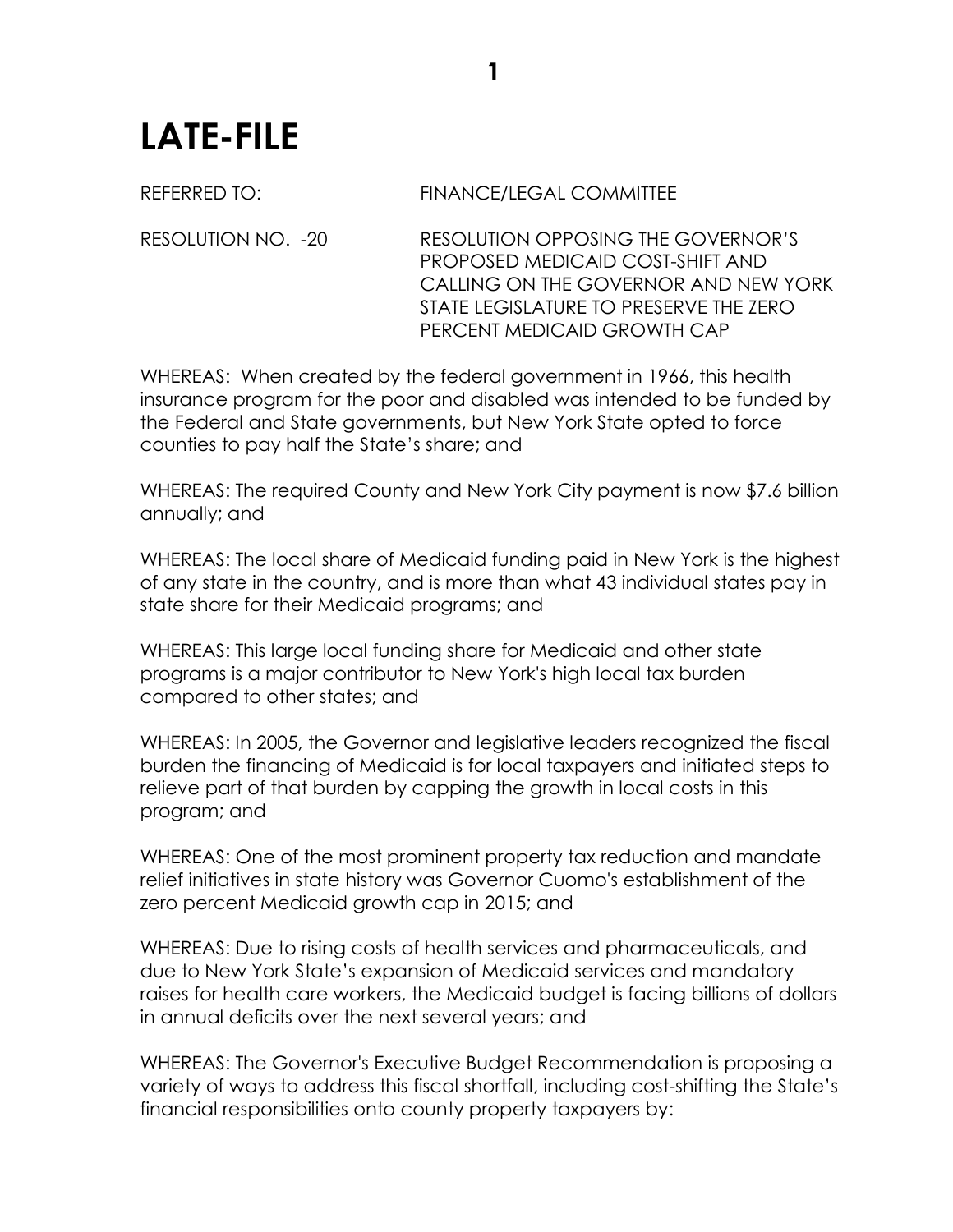- Taking county governments' federal enhanced Medicaid match savings;
- Forcing counties to pay for Medicaid growth if counties breach the state property tax cap;
- Shifting the local share of Medicaid growth above 3% to counties, if counties cannot contain costs under 3%; and

WHEREAS: Counties do not have the tools nor authority to control the Medicaid program growth; some of these limitations include:

- The ability to audit the Medicaid program;
- The ability to control the cost of prescription drugs;
- The ability to set provider reimbursement rates;
- The ability to modify eligibility and benefit levels for Medicaid recipients;
- The ability to control changing demographics across the state;
- The ability to control provider contracts; and

WHEREAS: If State experts in the Medicaid program are unable to develop solutions to control growth in the Medicaid program, it will be impossible for counties to do so, since they do not have this authority to control costs; and

WHEREAS: If enacted, the Governor's proposals will, in effect, nullify the property tax cap; therefore be it

RESOLVED: That the Tioga County Legislature opposes the cost-shifts and the taking of eFMAP federal funds for counties proposed by the Governor, and urges the Governor and legislative leaders to maintain the zero percent Medicaid growth cap for counties and New York City, as they address state budget shortfalls in order to keep downward pressure on the local tax burden; and be it further

RESOLVED: That the Clerk of the Tioga County Legislature shall forward copies of this resolution to Governor Andrew M. Cuomo, Senate Majority Leader Andrea Stewart-Cousins, Senate Minority Leader John J. Flanagan, Assembly Majority Leader Crystal D. Peoples-Stokes, Assembly Minority Leader Will Barclay, Senator Fred Akshar, and Assemblyman Chris Friend.